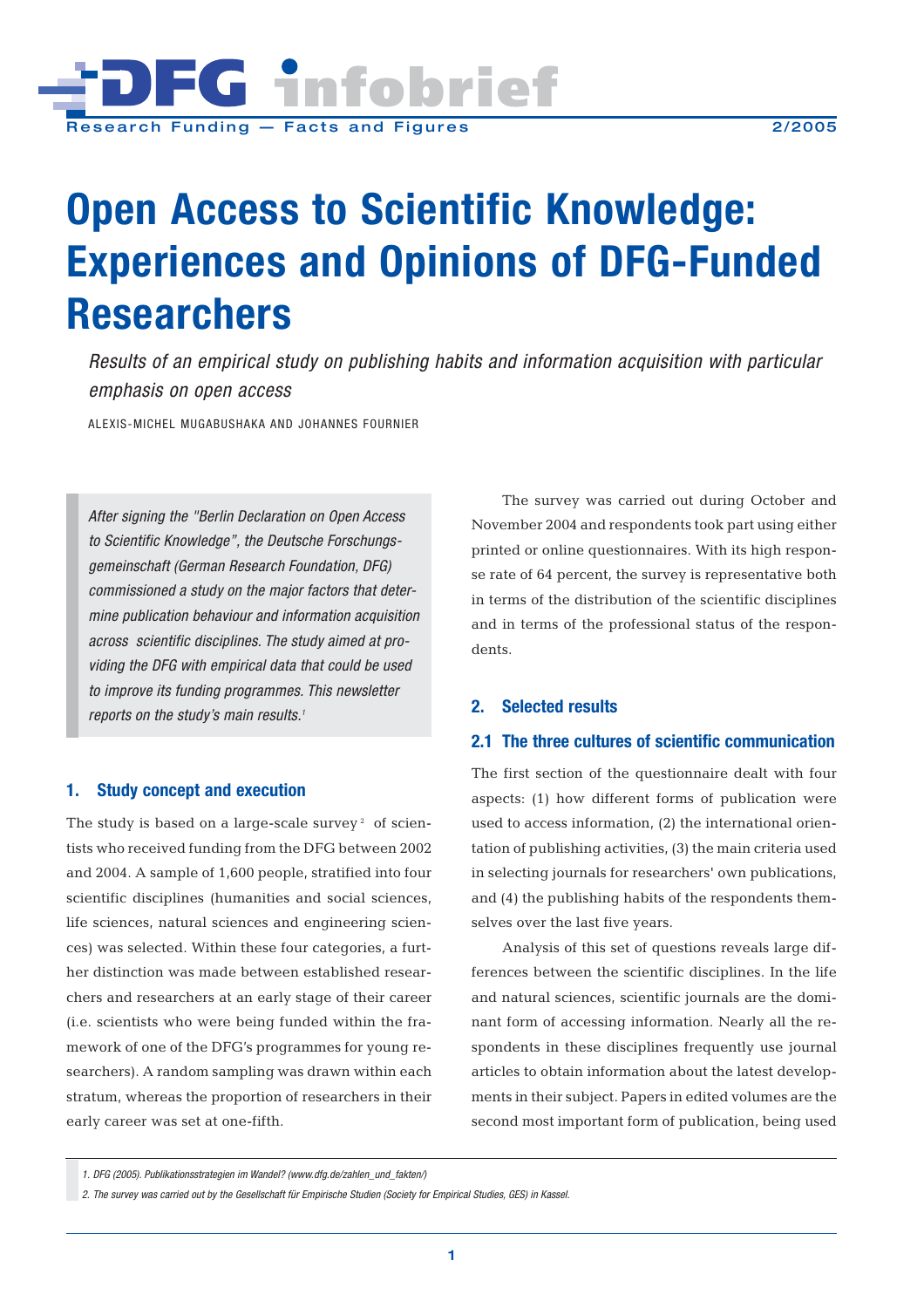by around 40 percent of the respondents. In the engineering sciences, the latest developments are also accessed mainly through journal articles (91 percent of respondents), although articles in conference proceedings, which are used frequently by around 85 percent of respondents, are almost as important. The humanities and social sciences use a wide range of different types of publications. In addition to journal articles, which are frequently used by 94 percent of respondents, articles in edited volumes and monographs are also very important. Almost three-quarters of respondents say they often use these media to acquire information.

The scientists' publishing habits correlate with this picture. In all scientific disciplines, nearly all scientists have published at least one journal article in the past five years, while other publishing media have been used to different degrees. Around 92 percent of the engineering scientists have published a paper in conference proceedings, while in the other scientific disciplines this applies to approximately two-thirds of respondents (humanities and social sciences and natural sciences) or less than half of respondents (life sciences). Scholars in the humanities and social sciences are more likely to publish articles in edited volumes (80 percent) and monographs (60 percent). The survey analysis therefore confirms the commonly held division – despite the uncontested importance of journals to scientific communication in all disciplines – into a scientific journal culture in the natural and life sciences, the proceedings-oriented culture of engineering scientists and the monograph-focused culture of scholars in the humanities and social sciences.

When it comes to selecting a journal in which to publish their own articles, in all disciplines the specialist focus of the journal, the quality of peer review of the articles submitted, the international distribution and the journal's reputation all play an important part. The frequency with which a journal is cited is more likely to be considered important in the life and natural sciences. These disciplines are also distinguished by a predominantly international focus for the publication of their own work. Over 90 percent of respondents in the natural and life sciences address their publications "overwhelmingly" to scientists outside Germany and almost all their publications are in English. This attitude, albeit somewhat less marked, is shared by their colleagues in the engineering sciences. Here, three-quarters of respondents say that their work (80 percent of which is written in English) is addressed overwhelmingly to scientists outside Germany. In contrast, in the humanities and social sciences, in which 41 percent of respondents' own work was published in German, less than half of all respondents (43 percent) stated that their work was primarily aimed at the international community in their field.

All in all, this shows that publishing cultures vary markedly between disciplines. Differences in publishing behaviour have therefore not yet been levelled out by the arrival of the internet and its related opportunities for electronic publication, by rising cost pressures or by the "pressure to publish" associated with evaluations; rather, the subject-specific publishing cultures appear to be very stable. The persistence of different subject cultures in the natural and life sciences, engineering sciences, humanities and social sciences calls for differentiated perspectives when reviewing the importance of new forms of publishing under open access in the research disciplines.

## **2.2 Open access publications: observations and opinions**

For the purposes of the study, the concept of "open access", which is often defined in different ways, was operationalised in relation to the three main areas in which it has developed: open access journal articles, electronic postprints and electronic preprints (see figure 1).

Nearly four in every ten respondents stated that they were aware of open access journals in their subject. Here the engineering sciences are the exception, as only a quarter of those in this discipline had knowledge of open access journals. Half of the natural scientists who responded had heard of preprint servers, as opposed to only a quarter of the humanities scholars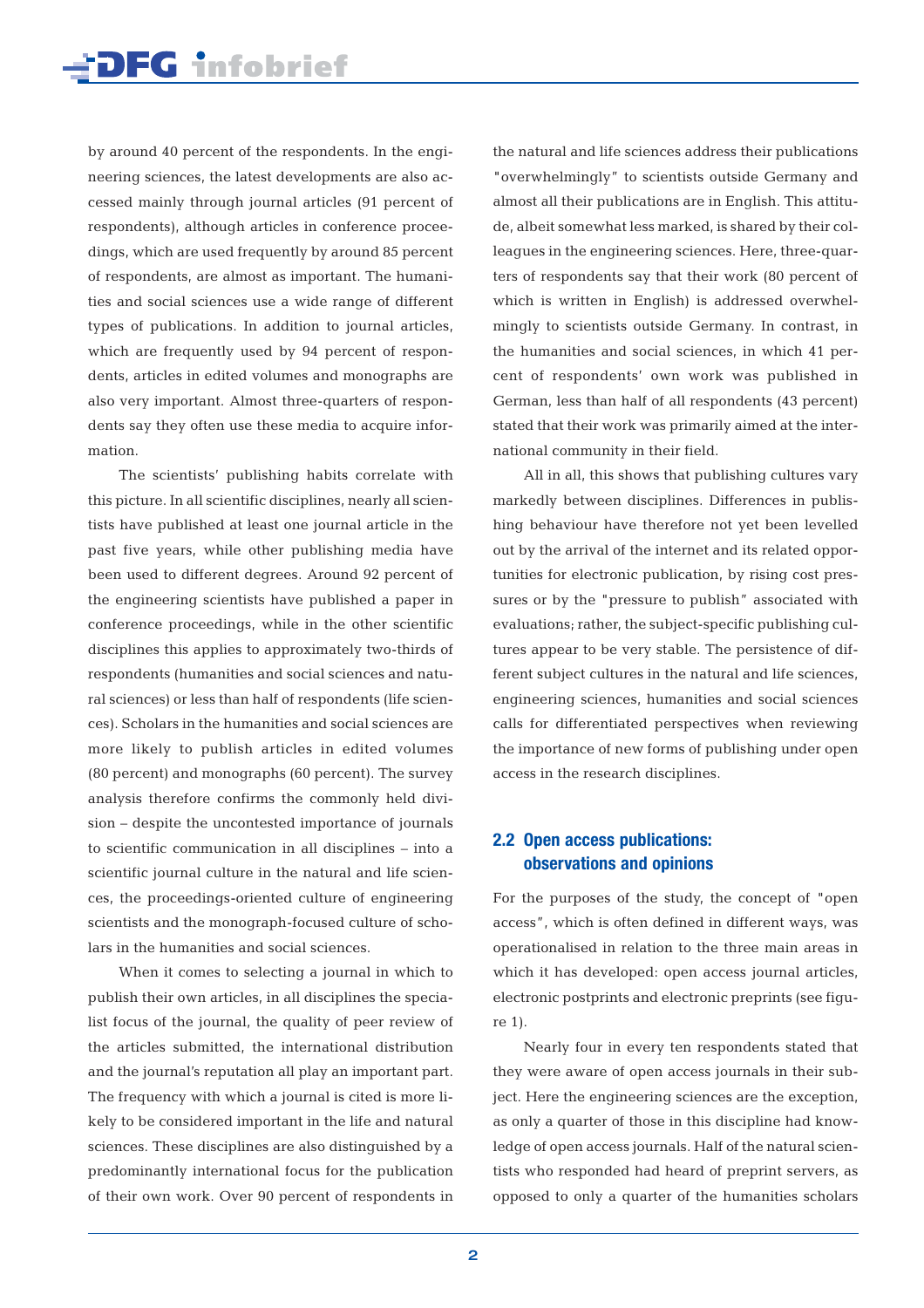and social scientists and one-fifth of the engineers. However, only one in ten life scientists knew about preprint servers (see table 1).

Even lower than the awareness level of the different types of publication is the actual number of publications in open access platforms. Only one in ten respondents had previously published at least one article in open access journals. Only one in seven publish the interim results of their research as preprints. Here the proportion fluctuates according to discipline: 35 percent of natural scientists, but only 8 percent of the humanities scholars and social scientists use this resource. "Self-archiving", on the other hand, is the most used open access publication option. One in four respondents have made at least one of their journal articles available to the wider public, on the internet as a free downloadable archive copy, after it has appeared in a "conventional journal".

Respondents are clearly aware of the advantages of "open access" for improving access to scientific research. Over two-thirds of respondents feel that open access can make a contribution; around the same portion of the respondents believe that open access will change the publishing landscape in the long term. However, the majority of respondents (60 percent) expressed scepticism about the scientific quality of open access publications and were doubtful that these publications would receive proper recognition from their peers in the research fields. Around two-thirds of all respondents fear that free access publications are not taken into account sufficiently in the assessment of individual scientific performance or when reviewing applications for funding. Around three-quarters are of the opinion that publications in open access are cited less frequently than conventional publications; 70 percent believe that open access contributions are not referenced in bibliographical systems as often as conventional publications. These concerns decrease, however, in line with the amount of experience respondents already have with electronic publications.

The strong approval rating for open access publications in terms of improving access to scientific re-

#### Figure 1: Open access - terminology



search is therefore balanced against concerns relating to their lack of prominence and the status accorded to them by fellow peers. In response to the question why they had not yet published anything in open access journals, most respondents cited – in addition to lack of knowledge of such journals – the level of distribution, which was estimated to be low, and their often poorly perceived reputation in specialist circles. This is confirmed by the following statements made by some of the scientists surveyed:

*"I wish to be taken seriously by my peers. As far as I know, they don't read open access journals either."*

(male, professor, analytical chemistry)

*"The open access journals in my field do not (yet) reach my target group. Their reputation is not (yet) good (enough)."* (male, professor, mathematics)

In particular, scientists still in the early stages of their professional careers were much more likely to be sceptical about open access journals.

*"Because I'm still only at the beginning of my scientific career, it is immensely important that awareness of my work is as widespread as possible. However, at the moment this does not seem to me to be the case with current open access journals."*

(male, early-stage researcher, molecular chemistry)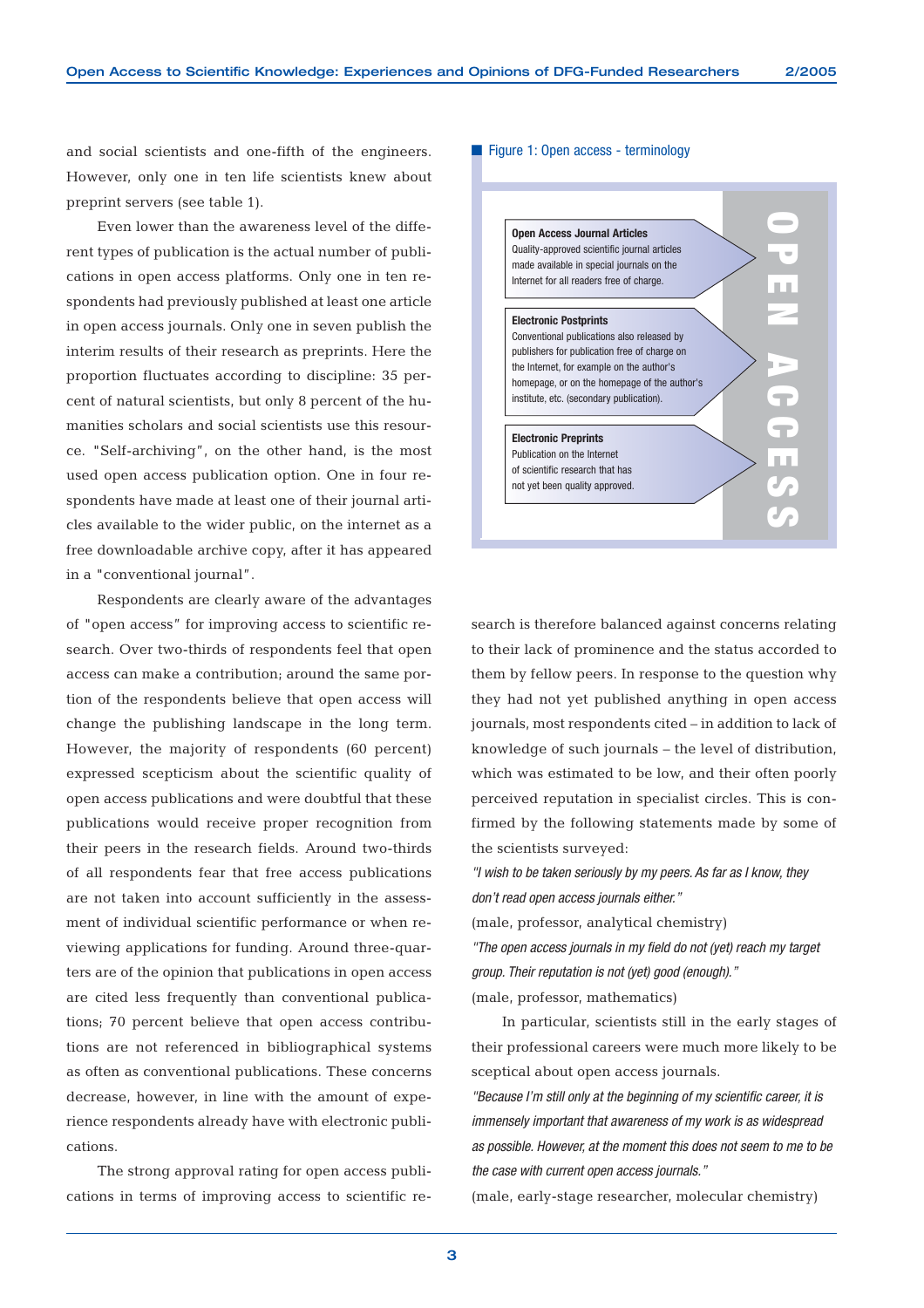The results above show that the scientists surveyed have published relatively little of their own work in open access journals. This is largely due to lack of awareness of the many different ways in which publications can be made accessible free of charge, but also to sceptical attitudes towards the status of open access journals in specialist circles. On the other hand, the respondents welcomed the opportunity being provided by open access to improve access to scientific research.

## **2.3 Open access publications: funding measures and proposals**

With regard to concrete proposals to promote open access, there is relative agreement across disciplinary boundaries that incentives should be offered to established publishers to make the articles they publish available also on the internet free of charge (see figure 2). Eighty-six percent of respondents who felt that

#### ■ Table 1: Publishing activities on open access platforms in the last five years by scientific discipline (percent)

|                                                                        | <b>Humanities</b><br>and Social<br><b>Sciences</b> | Life<br><b>Sciences</b> | <b>Natural</b><br><b>Sciences</b> | Enginee-<br>ring<br><b>Sciences</b> | All   |
|------------------------------------------------------------------------|----------------------------------------------------|-------------------------|-----------------------------------|-------------------------------------|-------|
| <b>Open Access Journals</b>                                            |                                                    |                         |                                   |                                     |       |
| Have published at least one article in an OA journal                   | 9.2                                                | 7.1                     | 13.4                              | 10.4                                | 10.2  |
| Have never published an article in an OA journal                       | 28.4                                               | 38.8                    | 27.5                              | 14.5                                | 27.5  |
| Know of no OA journals in my field                                     | 62.4                                               | 54.2                    | 59.1                              | 75.1                                | 62.2  |
| Count                                                                  | (229)                                              | (240)                   | (298)                             | (221)                               | (988) |
| <b>Electronic Preprints</b>                                            |                                                    |                         |                                   |                                     |       |
| Have published at least one article on a preprint server               | 8.0                                                | 12.6                    | 34.5                              | 10.7                                | 17.6  |
| Have never published an article on a preprint server                   | 5.5                                                | 12.6                    | 13.9                              | 9.6                                 | 10.6  |
| Know of no preprint servers in my field                                | 86.5                                               | 74.9                    | 51.6                              | 79.7                                | 71.7  |
| Count                                                                  | (200)                                              | (207)                   | (252)                             | (187)                               | (846) |
| <b>Electronic Postprints</b>                                           |                                                    |                         |                                   |                                     |       |
| Have published at least one journal article as an electronic postprint | 18.4                                               | 24.7                    | 31.3                              | 30.8                                | 26.7  |
| Have never published a journal article as an electronic postprint      | 81.6                                               | 75.3                    | 68.7                              | 69.2                                | 73.3  |
| Count                                                                  | (201)                                              | (219)                   | (268)                             | (201)                               | (889) |
|                                                                        |                                                    |                         |                                   |                                     |       |

*Question: Are you aware of any open access journals in your subject field?*

*Question: How many articles have you published over the last five years? Do these include any that have appeared in open access journals?*

*Question: In some subjects it is possible to make interim results of scientific research available in an electronic archive for downloading free of charge from the internet (preprints). Do you know of any such electronic archives in your subject?*

*Question: During the last five years, how many of your own articles have you published in conventional media, in other words used publishers to offer them to readers in printed or digital form for a price, and how many of these have you (or your publishers) also made available for free access on the internet?*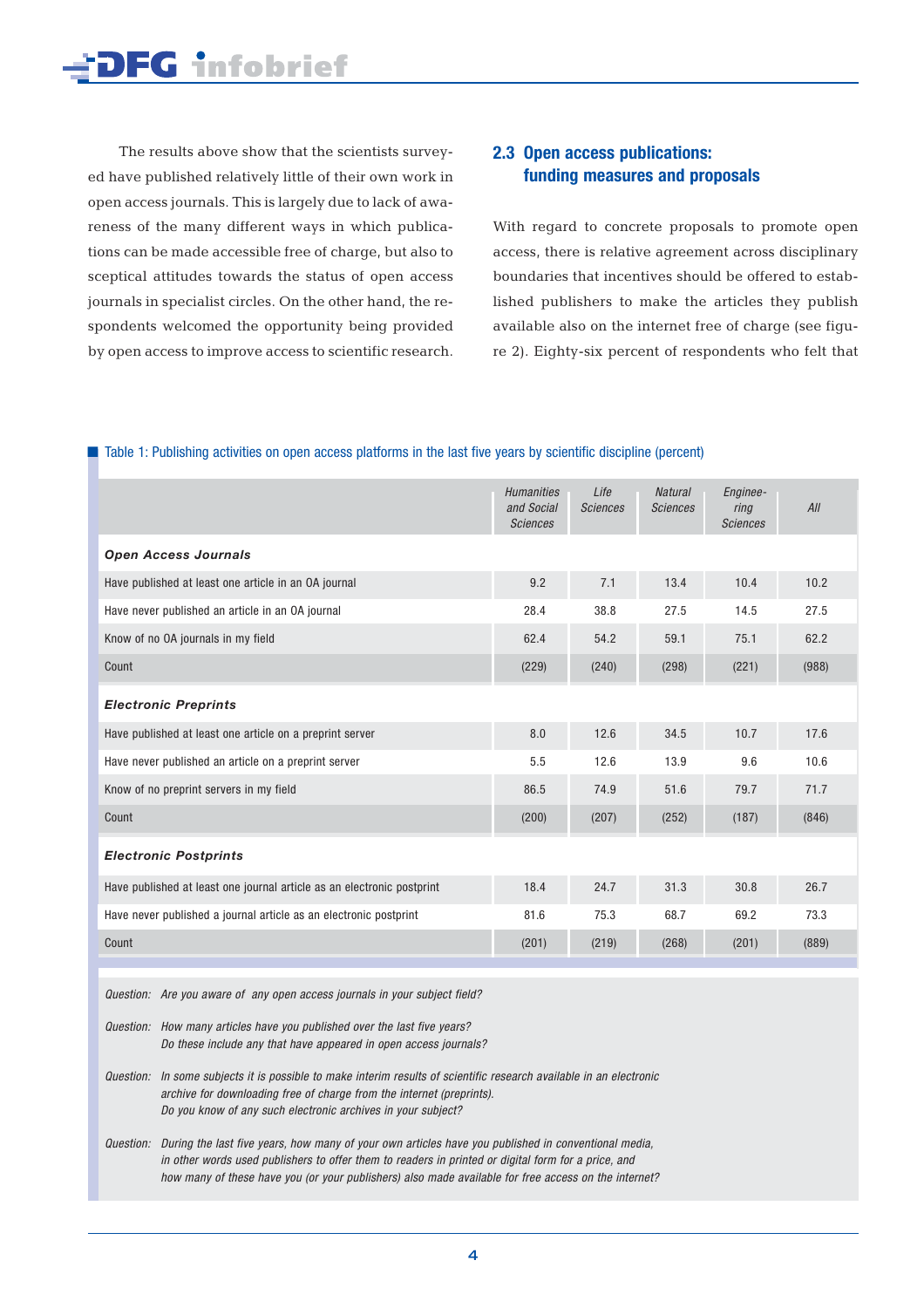promoting open access was a good idea were in favour of this proposal. In the same vein, the suggestion to invite scientists to make their own work available on the internet also met with strong approval (72 percent). Three-quarters of respondents were in favour of centralised, discipline-specific archives to be set up on the internet where authors could make their contributions available. Sixty-eight percent wished that publishing contracts would allow works also to be published on the internet.

Against the background of the lack of prominence of open access platforms, respondents advocated promoting debate about open access in universities and research institutions and improving advice and information about the opportunities of open access publishing.

The funding of open access journals is also considered important by a majority of respondents: 75 percent were in favour of strengthening these journals to make them capable of holding their own with conventional journals.

#### **3. Summary**

One of the study's main concerns was to remediate to the information deficit relating to the distribution and use of open access publications. The results show that changes in publishing technology (the internet) have not changed profoundly the publishing behaviour of various disciplines. One can still see three distinct subject cultures: the journal-dominated and internationally oriented natural and life sciences; the engineering sciences, for whom proceedings are also of major importance; and the humanities and social sciences, who use a wide range of different publishing media and are more strongly attached to the specialist community in their own country.

When it comes to open access, the general impression is that scientists are still unfamiliar with this publishing opportunity and have not yet used it much. When one looks at the different forms of open access, scientists seem to prefer self-archiving.

The reasons behind the rather modest publishing activities in open access can be found in the reserva-



### ■ Figure 2: Views on the pros and cons of open access (percent)

*The series of statements above on open access are mentioned repeatedly in the current debate. Which do you consider to be relevant and which not?* 

*<sup>(</sup>Scale of 1 = "extremely relevant" to 5 = "not at all relevant" ; here 1 and 2 have been conflated)*